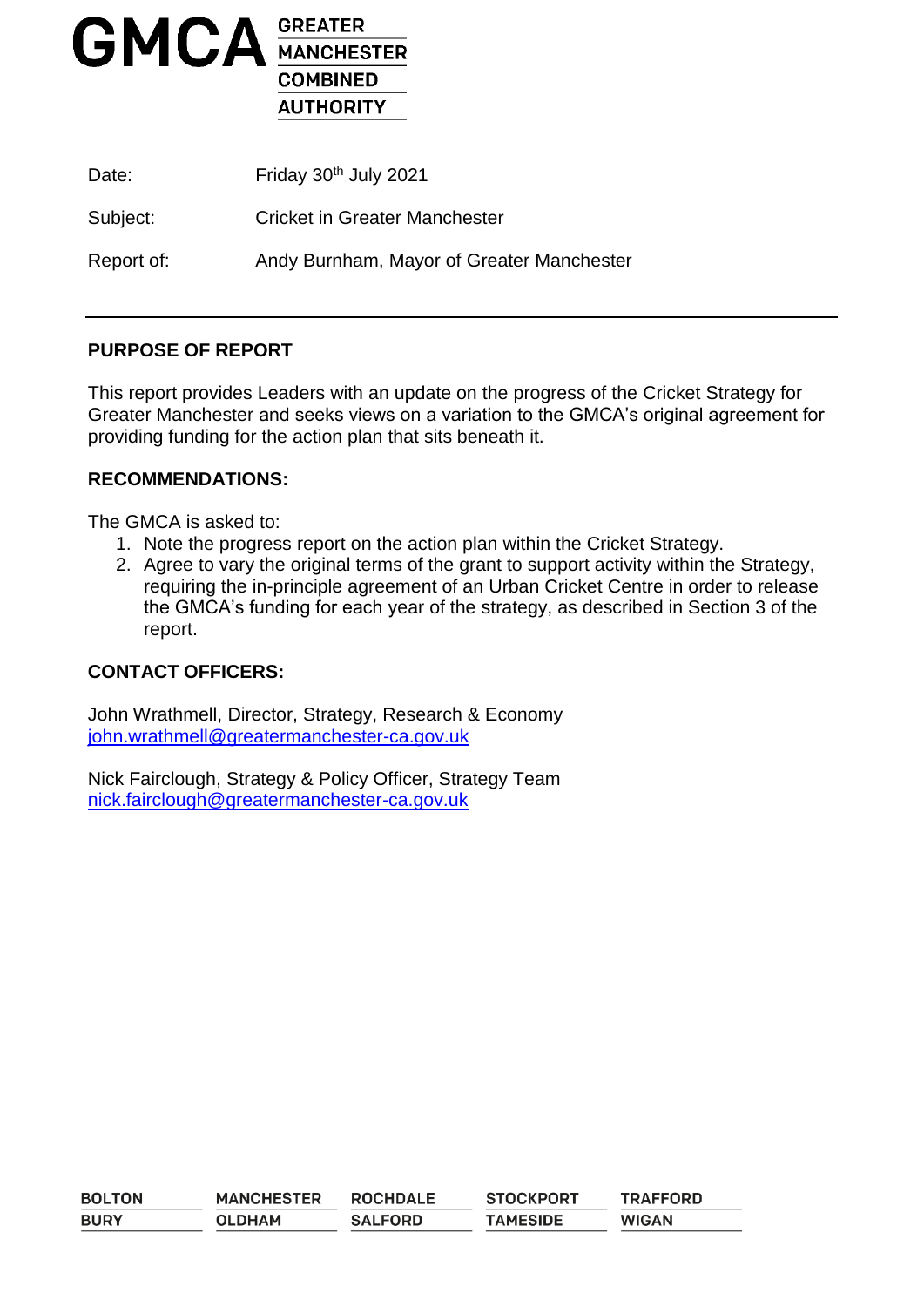# **Impacts Questionnaire**

| <b>Impact Indicator</b> | <b>Result Justification/Mitigation</b>                                           | Guidance                     |
|-------------------------|----------------------------------------------------------------------------------|------------------------------|
|                         | Many of the actions within the Cricket Strategy are aimed at communities         | <b>See Equalities Impact</b> |
| Equality and            | the Combined Authority and public services more widely often struggle to         | <b>Assessment Result</b>     |
| <b>Inclusion</b>        | engage. The Urban Cricket Centres proposals aim to provide high quality          |                              |
|                         | facilities in areas that have historically lacked them.                          |                              |
| Health                  | The Cricket Strategy seeks to increase physical activity within the city region, |                              |
|                         | improving residents' health and wellbeing.                                       |                              |
| Resilience and          |                                                                                  |                              |
| Adaptation              |                                                                                  |                              |
| Housing                 |                                                                                  |                              |
| Economy                 |                                                                                  |                              |
| Mobility and            |                                                                                  |                              |
| Connectivity            |                                                                                  |                              |
| Carbon, Nature          |                                                                                  | <b>See Carbon</b>            |
| and Environment         |                                                                                  | <b>Assessment Result</b>     |
| Consumption and         |                                                                                  |                              |
| Production              |                                                                                  |                              |

the Greater Manchester Carbon Neutral 2038 target.

Contribution to achieving The Strategy seeks to enhance residents' enjoyment of existing green spaces through the provision of new facilities and programmes.

#### **Carbon Assessment**

#### **Overall Score**

| <b>Buildings</b>  | Result Justification/Mitigation                                      |
|-------------------|----------------------------------------------------------------------|
| New Build         |                                                                      |
| residential       |                                                                      |
| Residential       |                                                                      |
| renovation or     |                                                                      |
| maintenance       |                                                                      |
| New Build         |                                                                      |
| Commercial/Indus  |                                                                      |
| trial             |                                                                      |
| <b>Transport</b>  |                                                                      |
| Active travel and |                                                                      |
| public transport  |                                                                      |
| Roads, Parking    |                                                                      |
| and Vehicle       |                                                                      |
| Access            |                                                                      |
| Access to         |                                                                      |
| amenities         |                                                                      |
| Vehicle           |                                                                      |
| procurement       |                                                                      |
| Land Use          |                                                                      |
| Land use          | The Strategy seeks to enhance residents' enjoyment of existing green |
|                   | spaces through the provision of new facilities and programmes.       |

#### **Colour-coded scoring definitions**

| Grey: No associated carbon impacts expected for decision.                                                                                       |
|-------------------------------------------------------------------------------------------------------------------------------------------------|
| High green: In the simple assessment the decision meets the highest<br>standard in terms of practice and awareness.                             |
| Low green: In the simple assessment the decision meets most of the<br>associated best practice with a good level of awareness.                  |
| Brown: In the simple assessment the decision only partially meets<br>associated best practice and/or awareness is lacking, significant room for |
| Black: In the simple assessment the decision does not meet best practice<br>and/or there is insufficient awareness of carbon impacts.           |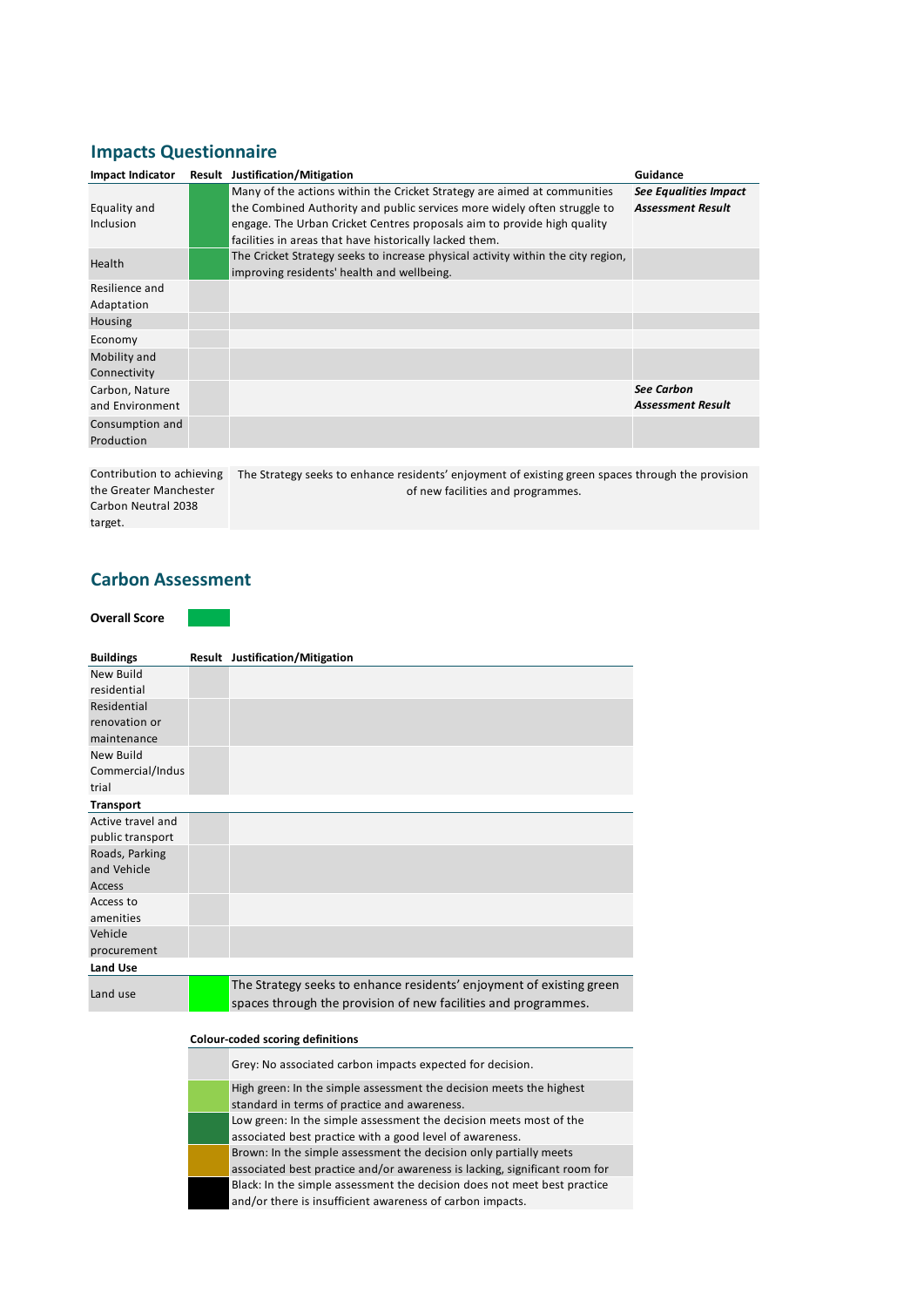Risk Management – N/A

Legal Considerations – The process of including these new conditions within a grant agreement with the cricketing partners will be carried out in consultation with the GMCA Solicitor.

Financial Consequences – Revenue – N/A

Financial Consequences – Capital – see Section 3

Number of attachments included in the report: N/A

### **BACKGROUND PAPERS:**

Cricket in Greater Manchester, report to the Greater Manchester Combined Authority, September 2019

| <b>TRACKING/PROCESS</b>                                              |                                |  |  |
|----------------------------------------------------------------------|--------------------------------|--|--|
| Does this report relate to a major strategic decision, as set out in | <b>No</b>                      |  |  |
| the GMCA Constitution                                                |                                |  |  |
| <b>EXEMPTION FROM CALL IN</b>                                        |                                |  |  |
| Are there any aspects in this report which<br><b>No</b>              |                                |  |  |
| means it should be considered to be                                  |                                |  |  |
| exempt from call in by the relevant Scrutiny                         |                                |  |  |
| Committee on the grounds of urgency?                                 |                                |  |  |
| <b>GMTC</b>                                                          | <b>Overview &amp; Scrutiny</b> |  |  |
|                                                                      | Committee                      |  |  |
| N/A                                                                  | <b>Greater Manchester</b>      |  |  |
|                                                                      | Economy, Business Growth       |  |  |
|                                                                      | and Skills Overview and        |  |  |
|                                                                      | <b>Scrutiny Committee</b>      |  |  |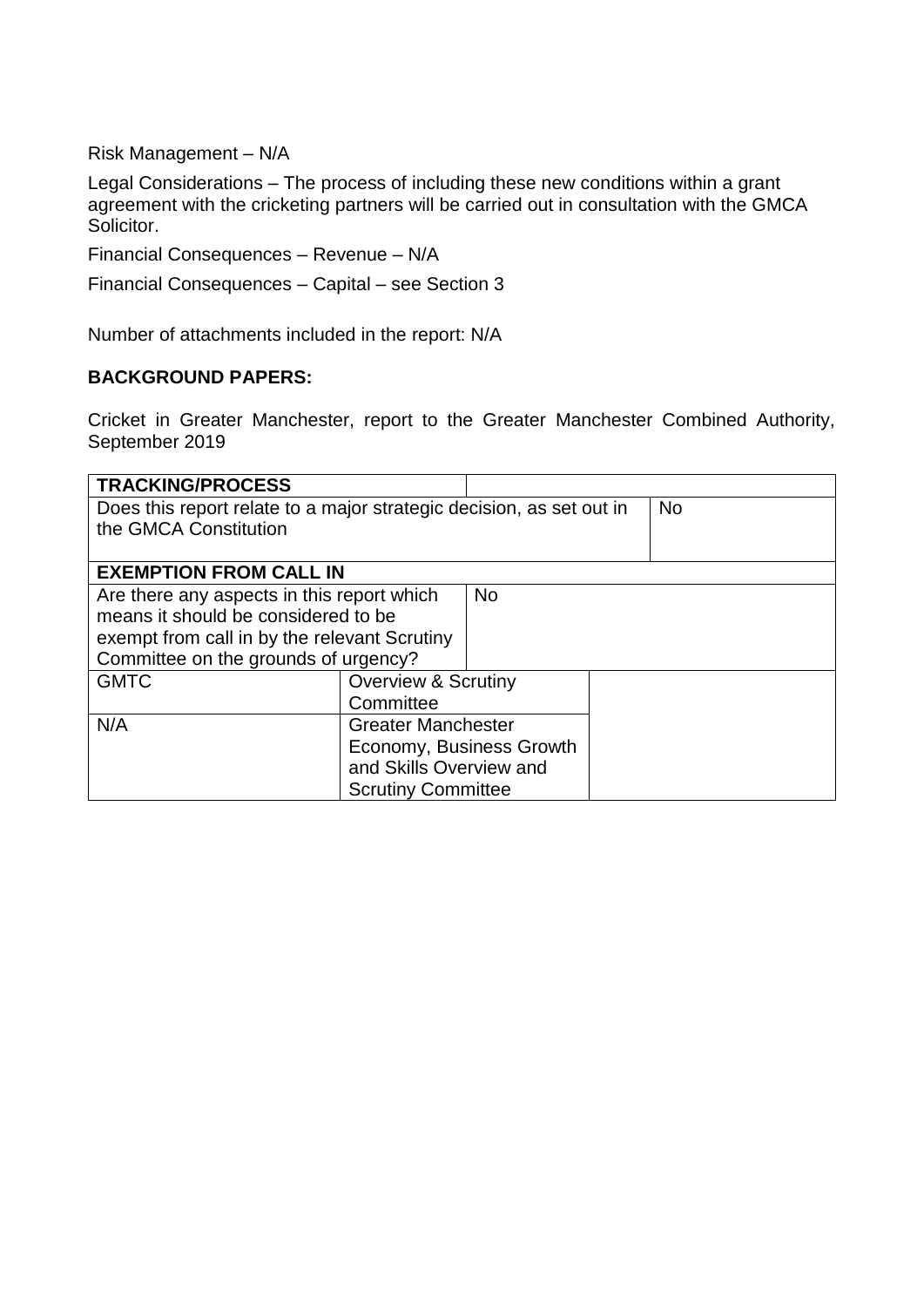# **1. INTRODUCTION**

- 1.1 In September 2019, following an approach from the England & Wales Cricket Board (ECB), Lancashire Cricket Club, Chance to Shine (a cricketing charity), Cheshire Cricket Board and GreaterSport, the Combined Authority agreed a partnership and action plan that would use cricket to improve young people's lives and create stronger, healthier communities in Greater Manchester.
- 1.2 As part of this partnership, Leaders agreed a contribution of £600,000 (over three years) from the GMCA, with an additional financial contribution from host districts towards three Urban Cricket Centres, a new concept in sporting and leisure provision. Together, this funding commitment would unlock over £3 million investment from the cricketing organisations.
- 1.3 The GMCA's funding would be used for the cricket programmes within the action plan, which are aimed at widening participation in communities that do not currently have access to high quality, supported sporting activities. These programmes are to be funded on the basis of a 50-50 split between the GMCA and the cricketing organisations.
- 1.4 Importantly, when the action plan was agreed, Leaders specified that the release of the GMCA's funding should be contingent on agreement to develop three urban centres in Greater Manchester.
- 1.5 The advent of the COVID-19 pandemic in March 2020 significantly delayed delivery of the agreed action plan, as communal sporting activities were prohibited, and local authority resources were redirected towards supporting communities through the crisis.
- 1.6 As a result, the programme of activities within the strategy is approximately 12 months behind schedule, however the cricketing organisations believe that many activities within the action plan could commence in September/October 2021, subject to a loosening of COVID-19 restrictions, in line with the Government's roadmap.
- 1.7 As the cricketing organisations begin to plan for September 2021, they are seeking greater clarity on when the agreed funding from the Combined Authority will be made available to them. Whilst one Urban Cricket Centre has now been agreed, they acknowledge that it is now unlikely that agreements for a further two centres will be signed in time for programmes to begin this summer. They have therefore approached the Combined Authority to understand its appetite to vary the conditions it placed on its funding of the partnership.

# **2. PROGRESS TO DATE**

2.1 The action plan agreed in 2019 focuses on: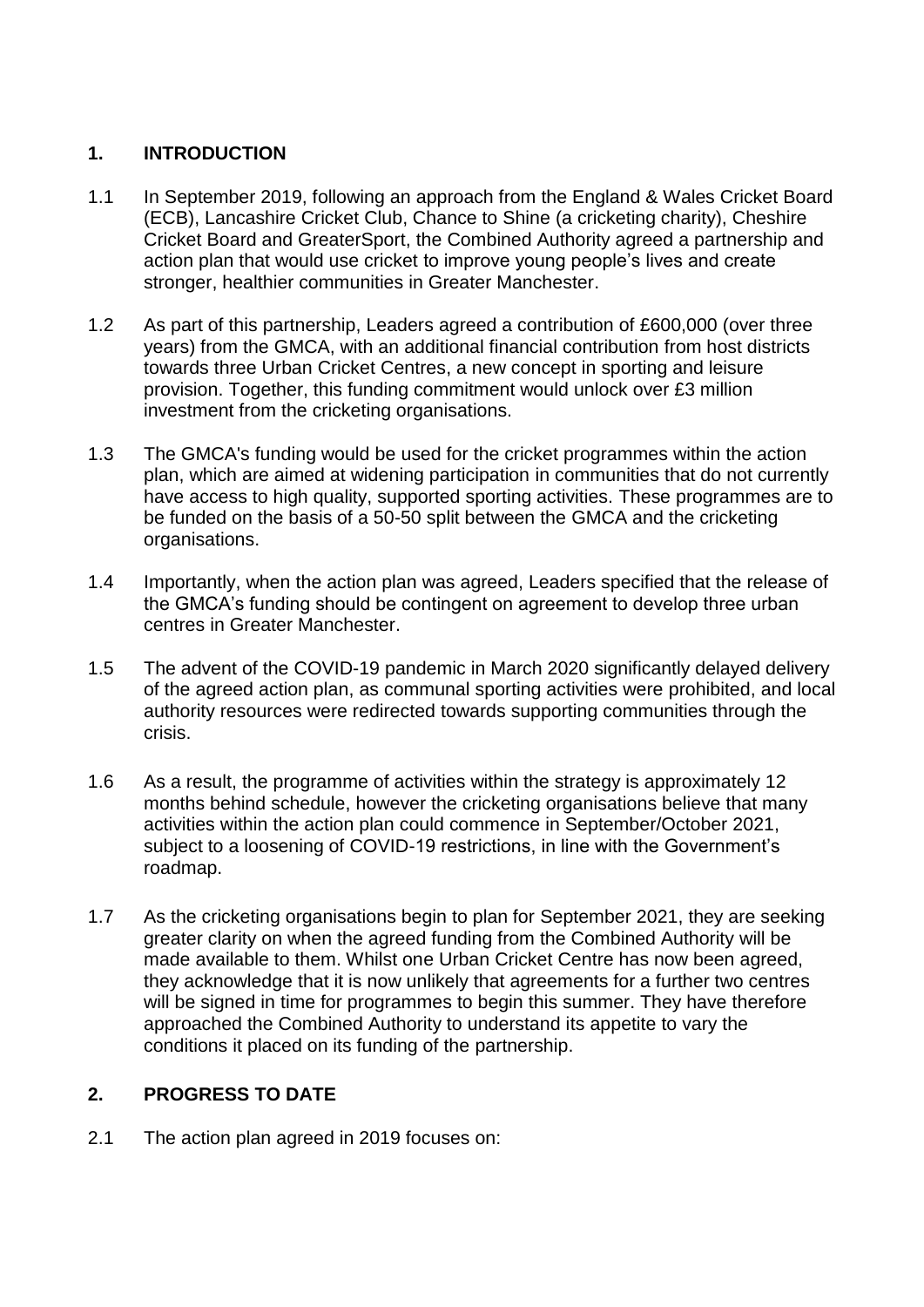- a) Creating a network of community run cricket facilities that will provide access to cricket in urban, non-traditional settings; and
- b) Delivering a range of cricket programmes that are focused on providing wide ranging benefits to communities across Greater Manchester. Funding agreed by the GMCA is focussed on this second objective.
- 2.2 Key to the proposition agreed by the Combined Authority was the development of three Urban Cricket Centres, the flagship initiative within the proposed partnership.
- 2.3 As part of the action plan, it was envisaged that these centres would be funded jointly by the ECB and the local authorities within which the facilities were developed. Initial interest in developing an Urban Cricket Centre was expressed by Bolton, Bury, Manchester, Oldham, Rochdale, Salford and Trafford; the ECB has engaged with each of these local authorities to discuss the strategic case for a centre in their locality.
- 2.4 Conversations around the development of these facilities were progressing well prior to the COVID-19 pandemic and an in principle 'Permission to Proceed' is in place with Manchester City Council for an Urban Cricket Centre as part of its £26.2 million re-development of Abraham Moss library and leisure centre. Construction is likely to take place from October 2021 to February 2022, with completion likely to be in March/April 2022.
- 2.5 Following an initial expressions of interest process, the ECB is has entered into discussions shortly with Bury, Rochdale and Oldham councils, with a view to progressing urban centres in all three localities, plus Manchester, exceeding the original plan for just three centres. Approval for two of these centres could be given as soon as August/September this year, with openings expected in the second/third quarter of 2022.
- 2.6 Of the other expressions of interest in an Urban Centre received by the ECB, demographic modelling of Salford City Council's proposal in Walkden did not align with the Board's focus on the South Asian community and Trafford Council are focussing on a long-term redevelopment of Stretford Leisure Centre, which is likely to include a cricket facility developed in partnership with Lancashire County Cricket Club.
- 2.7 When the GMCA agreed its investment in the action plan, it agreed that this investment should be contingent on an agreement between three districts and the ECB to develop three Urban Cricket Centres across Greater Manchester. Whilst one centre has now been agreed in principle, other local authorities have not yet agreed to progress plans in their localities. Without this agreement, no GMCA funding will be released, unless Leaders decide to vary their initial decision.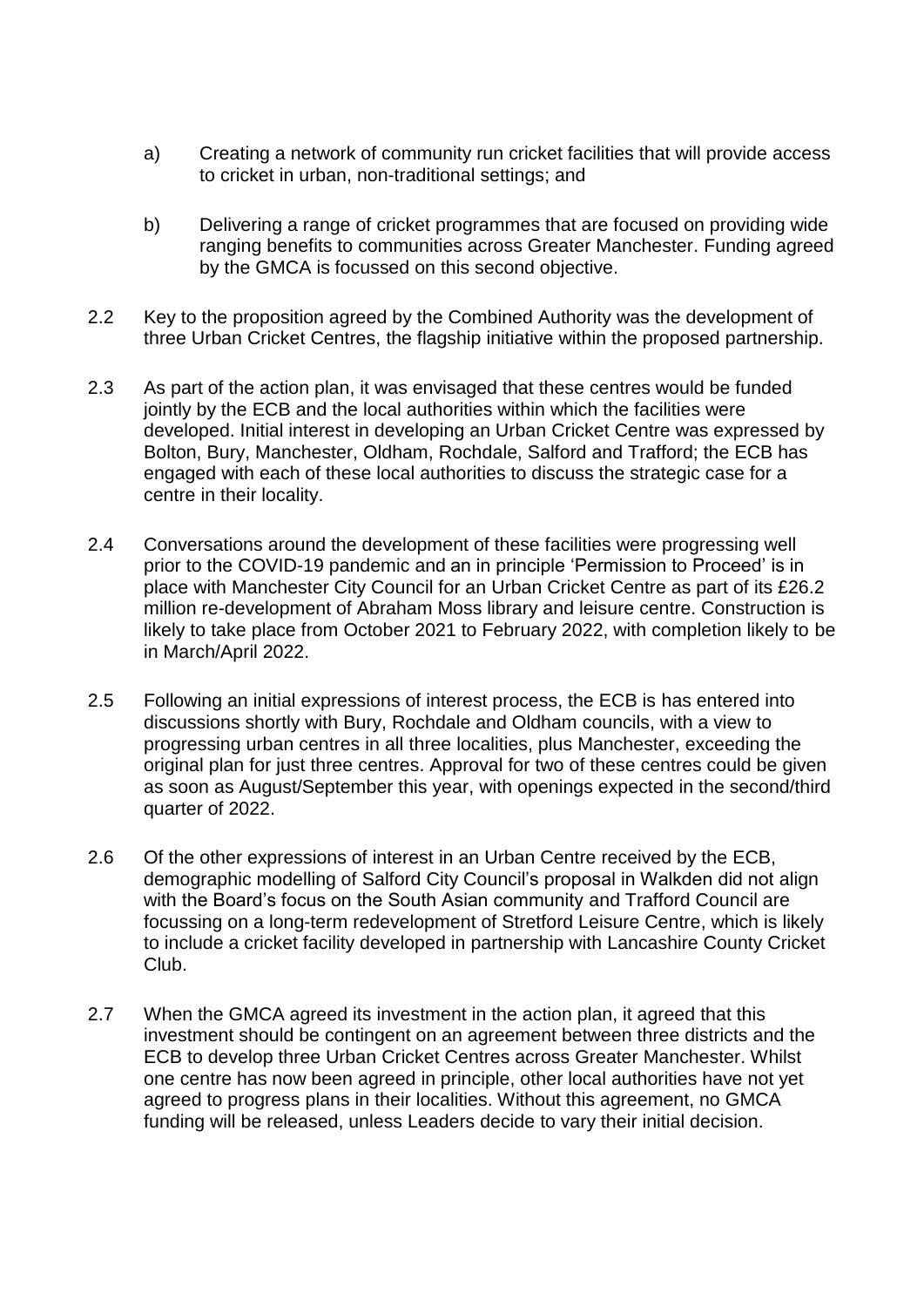2.3 The action plan, agreed in 2019, seeks to achieve its aims through 10 workstreams. Progress against each of these, and potential for commencement of activities in Summer 2021, is summarised below:

# **Workstream 1: Install 100 Non-Turf Pitches (NTPs):**

- 12 NTPs installed in Bolton in 2019
- 14 NTPs installed in the City of Manchester in 2020/21
- 3 NTPs pending installation in the City of Manchester
- 23 NTP sites now identified and approved in Bury, Stockport, Rochdale and close to the application stage with installation likely to be July 2021
- NTP sites in Trafford identified and awaiting approval (part of the 23 referenced above) with installation likely to be Aug / Sept 2021
- Further discussions are ongoing with Tameside over suitable site locations
- The remaining LAs will be engaged in Q4 of 2021 for 2022 installation
- *Progress on this Workstream will continue irrespective of the early release of revenue funding from GMCA*

### **Workstream 2: Build 3 Urban Cricket Centres**

• Summarised above.

#### **Workstream 3: Deliver 14 new Chance to Shine Street Programmes:**

- 5 projects already established with Chance to Shine funding in lieu of receipt of GMCA funding: youth projects in Ashton and Bolton; young adults projects in Manchester and Rochdale; and a girls' youth project in Manchester
- The remaining 9 projects (spanning all GM LAs) could be established in 2021 were GMCA funding made available.
- Given the development of the CTS Primary Schools Programme (Workstream 5) and the increased delivery hours per project, the cricketing partners are seeking agreement to reprofile the original proposals for Chance to Shine programmes (workstreams 3,5 and 7). The increase in delivery hours per project means that the funding for Workstream 5 would now cover 140 schools (fewer than the 20 originally proposed), although each school would be provided with an enhanced programme from the original model. Funding adjustments could be made across the three Workstreams referenced to enhance any one of them depending on the perceived importance of each Workstream to the GMCA.
- Progress on this Workstream relies entirely on the early release of revenue funding from GMCA.

### **Workstream 4: Deliver the ECB's South Asian Female Activators Programme in partnership with Greater Sport's Volunteer Inspire Programme**

- 2019 saw 58 female South Asian activators engaged in Greater Manchester.
- 34 volunteers were signed up to the programme so far in 2020 (29 of whom are South Asian females)
- They will be supporting the sustainable delivery of some of the following programmes in partnership with Lancashire Cricket:
	- o 16 Funds 4 Runs programmes
	- o 7 (community) Dynamos programmes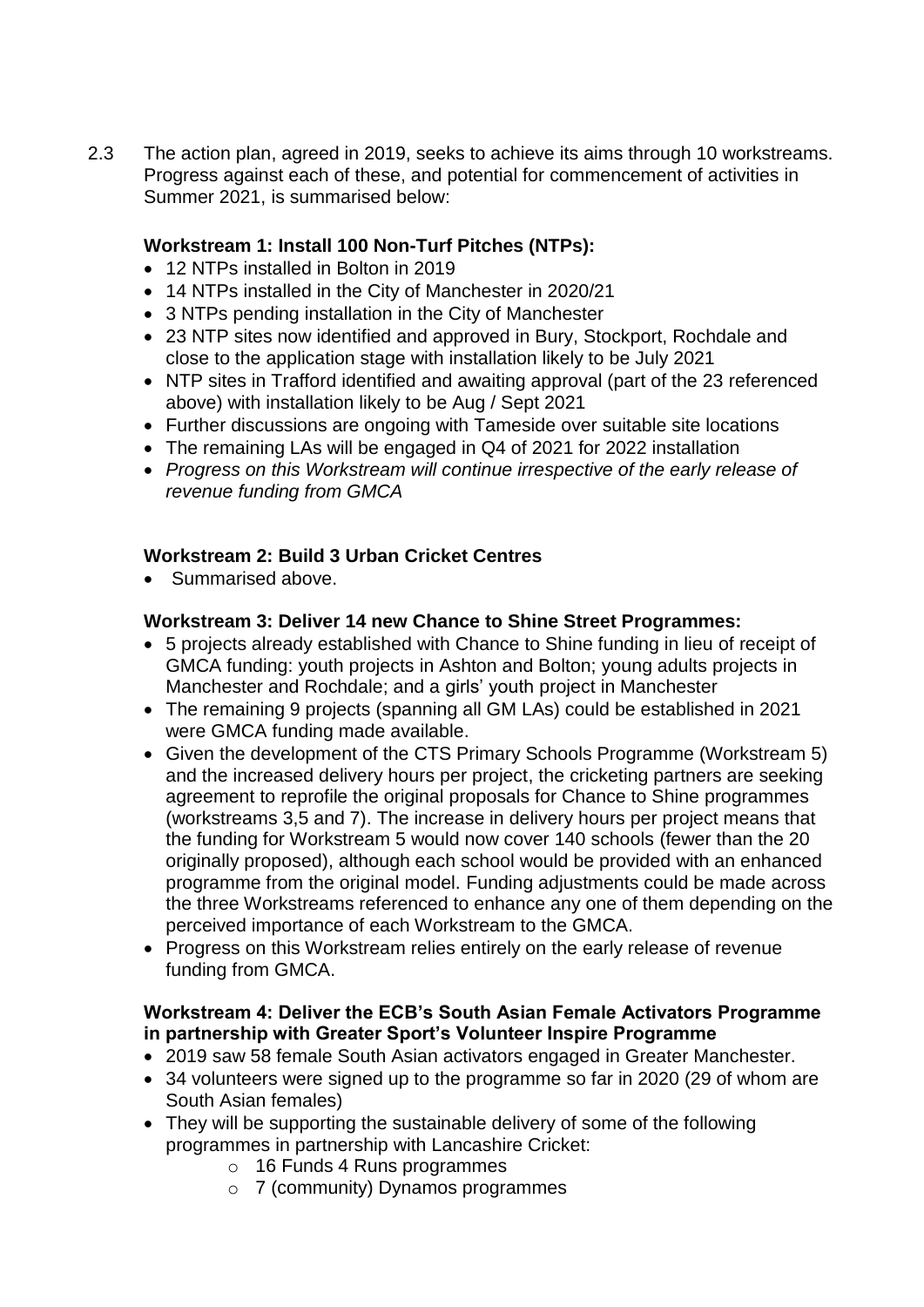*Progress on this Workstream will continue irrespective of the early release of revenue funding from GMCA.*

#### **Workstream 5: Deliver the Chance to Shine Primary Schools programme to 200 new primary schools**

- Delivery would be possible from September 2021 were GMCA funding made available.
- It would be possible to engage circa 50 schools in 2021 and grow to engage the remaining 90 schools in 2022 (140 for the academic year 2021/22) across all LAs.
- Per Workstream 3, delivery of this workstream has been reprofiled.

#### **Workstream 6: Grow the Healthy Hearts Programme to 200 new Primary Schools** (linked to Workstream 5)

- Delivery would be possible from September 2021 were GMCA funding made available.
- It would be possible to engage circa 50 schools in 2021 and grow to engage the remaining 90 schools in 2022 (140 for the academic year 2021/22) across all LAs.
- The delivery of the programme will be linked to the CTS Primary Schools programme, the LCF Schools Affiliation programme as well as targeting schools from areas of deprivation to attend workshops at Emirates Old Trafford.

### **Workstream 7: 20 New Chance to Shine Girl's Secondary School Programmes**

- Delivery would be possible from September 2021 were GMCA funding made available.
- It would be possible to engage circa 10 schools in 2021 and grow to engage the remaining 10 schools in 2022 (20 for the academic year 2021/22) across all LAs

#### **Workstream 8: Deliver 30 "Volunteer It Yourself" programmes**

- Delivery would be possible from September 2021 were GMCA funding be made available.
- It would be possible to engage circa 10 clubs in 2021 (post cricket season) and grow to engage the remaining 20 clubs in 2022 (pre cricket season) across all LAs

#### **Workstream 9: Support for Our Pass**

- 5,000 tickets agreed with GMCA to utilise through the Our Pass scheme and to be made available for the 2022 cricket season (delayed due to the extension of Government restrictions).
- *Progress on this Workstream will continue irrespective of the early release of revenue funding from GMCA*.

### **Workstream 10: Pilot and launch the "The Hundred" clubs and schools' programme**

 This Workstream has been launched as 'Dynamos Cricket' by the ECB. Tied into the new 'The Hundred' competition the initiative is a follow on from the 'All Stars' programmes and will be a mix of activity and competition aimed at 8-11